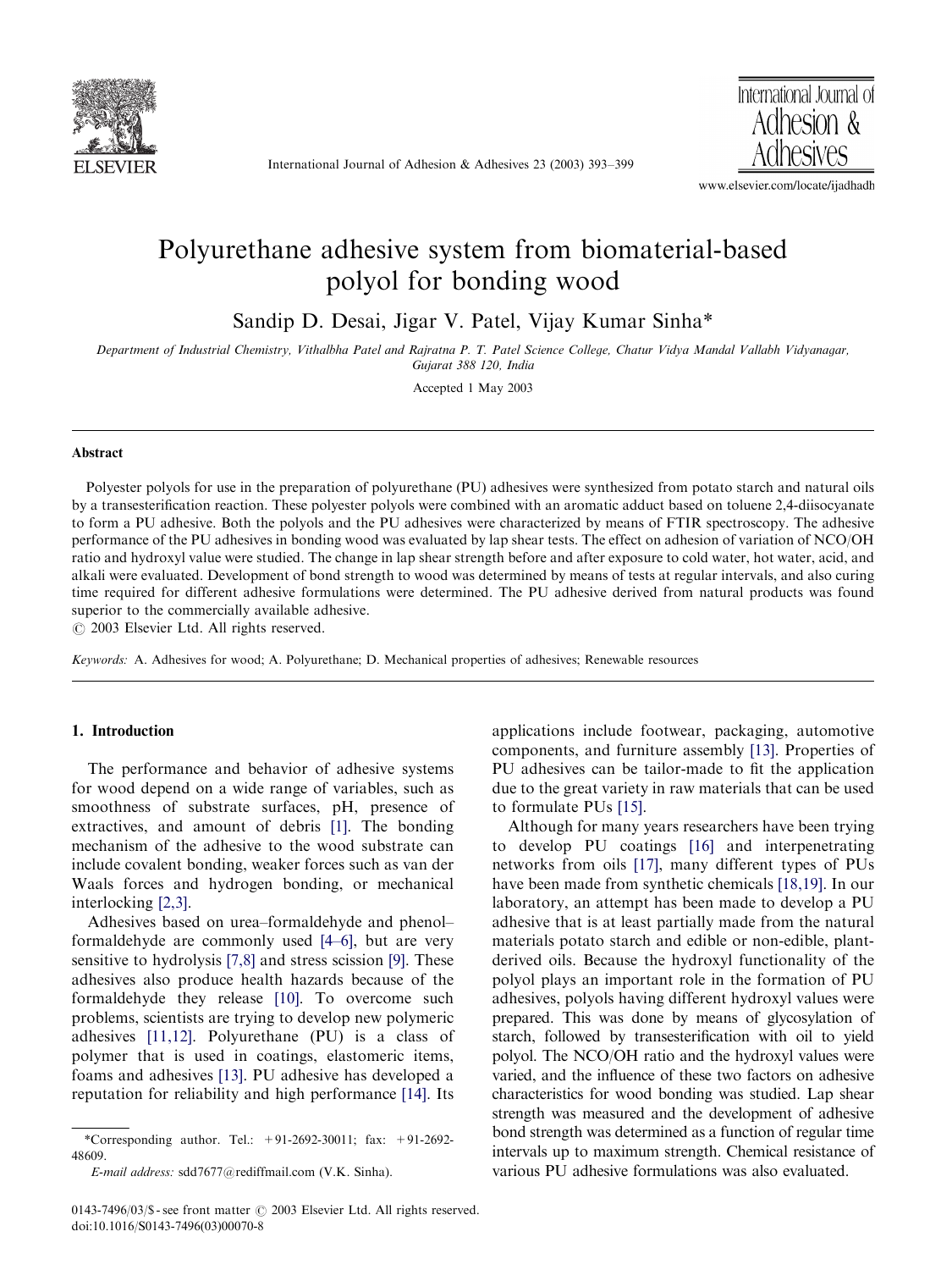# 2. Experimental

# 2.1. Materials and methods

Starch was extracted from potatoes and freed from amylopectins by means of extraction with toluene [\[20\]](#page-6-0). Argemone oil was extracted from seeds in a Soxhlet apparatus with hexane as solvent. Castor oil was purchased from the local market. Both the oils were purified before use by a reported method [\[21\].](#page-6-0) The toluene 2,4-diisocyanate (TDI)-based adduct, containing 13.5% free NCO, was supplied by Marigold Coatings Pvt. Ltd., Vithhal Udyognagar, Gujarat, India. The chemicals and solvents used in the synthesis work were of laboratory reagent grade.

## 2.2. Glycosylation of starch

300 milliliter of ethylene glycol and 0.5% (w/w) sulfuric acid were mixed in a three-necked flask equipped with a stirrer, thermometer well, nitrogen inlet, and vacuum line. The mixture was heated with constant stirring at  $80^{\circ}$ C under nitrogen atmosphere and reduced pressure (125 mmHg) to remove traces of water. Then  $10 g$  of starch was added and the mixture was heated at  $110-120^{\circ}$ C for 1 h. After this, barium hydroxide was added to neutralize the remaining H2SO4. The pale yellow, viscous glycol glycoside was separated from the barium sulfate precipitate by filtration. The unreacted ethylene glycol was distilled off at  $150^{\circ}$ C and reduced pressure of  $125$  mmHg. The glycol glycoside so prepared, a mixture of  $\alpha$ -D glycol glycoside and  $\beta$ -D glycol glycoside [\[22\],](#page-6-0) was used to synthesize polyols. The yield of product obtained was 270 g. The reaction is shown as Scheme 1.

#### 2.3. Alcoholysis of oil with glycol glycoside

A calculated amount of oil and  $1.5g$  of lithium hydroxide was placed in a 1-l, three-necked flask. The flask was equipped with nitrogen inlet, thermometer well, and mechanical stirrer. The mixture was heated to  $80^{\circ}$ C, and the required amount of glycol glycoside was added to it at a reduced pressure of 125 mmHg. The reaction mixture was constantly stirred as the temperature was raised to  $210-230$ °C. The reaction was continued at this temperature for 1 h. Then it was allowed to cool to about  $100^{\circ}$ C, after which the vacuum was released and the resultant polyol was allowed to cool to room temperature. The reaction is shown as Scheme 2. Both argemone-oil-based polyols and castoroil-based polyols were synthesized in this way. The polyols thus produced did not require any further purification. Being hygroscopic in nature, they were stored in an airtight container.



Polyols having varying hydroxyl values were synthesized by varying the ratio of glycol glycoside to oil. Hydroxyl values of the polyols were determined by the acetic anhydride and pyridine method [\[23\]](#page-6-0). [Table 1](#page-2-0) lists the hydroxyl values, acid values, moisture contents and percentages of non-volatile matter for the various polyols synthesized.

### 2.4. Wood preparation

As per the ASTM 906 requirements, the teak wood pieces were cut into strips measuring  $25 \times 300 \times 3$  mm<sup>3</sup>. They were polished with sandpaper of grit no. 60  $(250 \,\mu m)$ .

# 2.5. Adhesive preparation

The adhesive was prepared in a clean, dry, 150-ml beaker. The TDI-based adduct was added in the required amount to the previously weighed polyol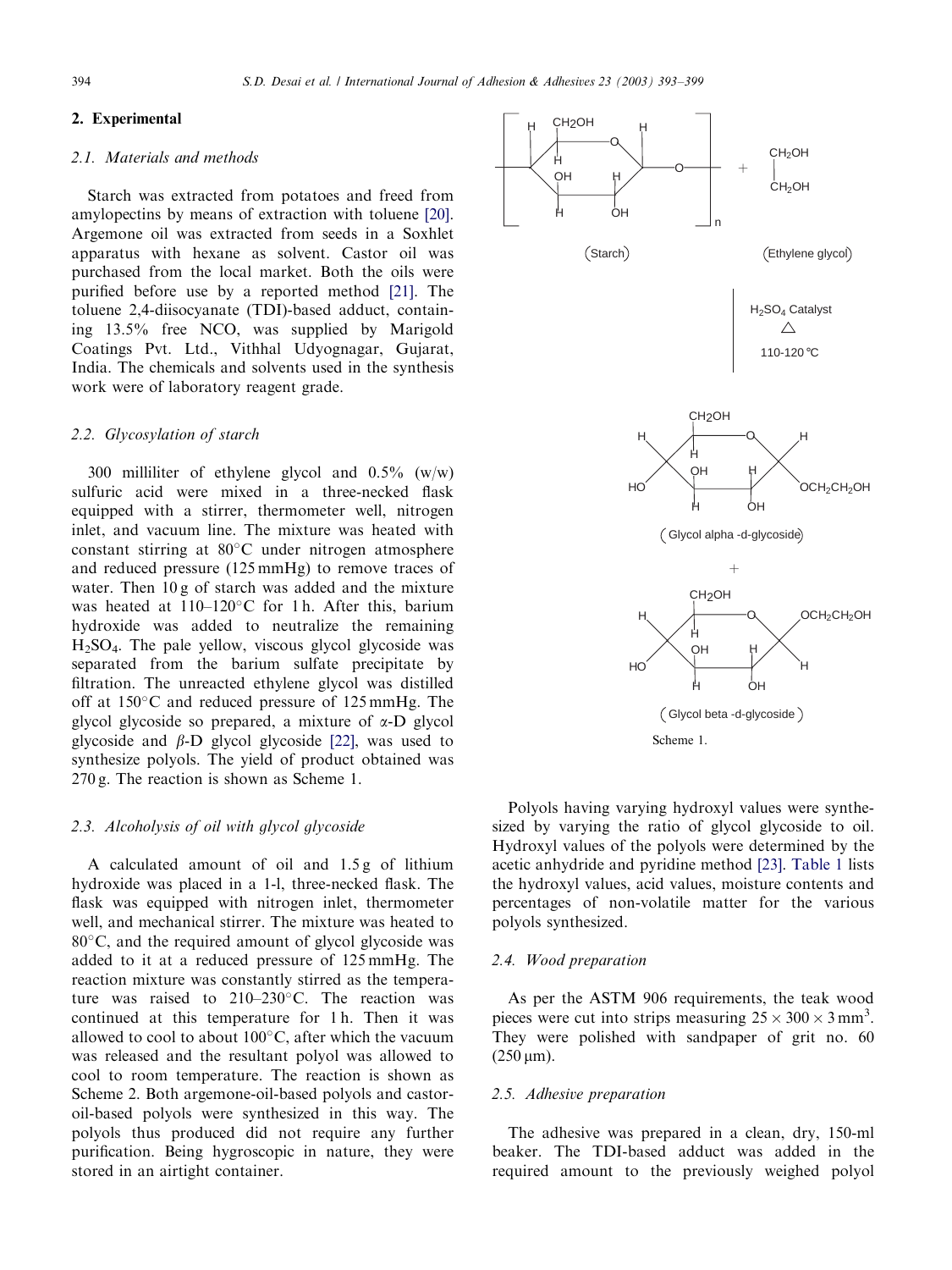<span id="page-2-0"></span>

Table 1 Properties of synthesized polyols

| Serial no.               | Hydroxyl<br>value (mg of (mg of<br>KOH/g | Acid value<br>$KOH/g$ ) | $%$ moisture<br>content | Percentage<br>non-volatile<br>matter (at<br>$120^{\circ}$ C for<br>1 h) $(\% )$ |
|--------------------------|------------------------------------------|-------------------------|-------------------------|---------------------------------------------------------------------------------|
| Castor oil-based polyols |                                          |                         |                         |                                                                                 |
| 1                        | 200                                      | 0.5                     | 0.5                     | 98.6                                                                            |
| $\overline{c}$           | 300                                      | 0.3                     | 0.2                     | 98.5                                                                            |
| 3                        | 400                                      | 0.9                     | 0.3                     | 97.8                                                                            |
| 4                        | 500                                      | 0.4                     | 0.4                     | 96.5                                                                            |
|                          | Argemone oil-based polyols               |                         |                         |                                                                                 |
| 1                        | 100                                      | 0.8                     | 0.3                     | 97.2                                                                            |
| $\overline{c}$           | 200                                      | 0.4                     | 0.5                     | 98.0                                                                            |
| 3                        | 300                                      | 0.6                     | 0.4                     | 98.0                                                                            |
| 4                        | 400                                      | 0.3                     | 0.3                     | 97.6                                                                            |

component to give the desired NCO/OH ratio. The mixture was well stirred with a glass rod for about 1 min and was then applied to the surfaces.

### 2.6. Wood bonding and testing

The adhesive solution described above was applied with a brush to both pieces of wood to a thickness of 0.1 mm. The two coated pieces of wood were placed together to form an area of overlap measuring  $25 \times 30$  mm<sup>2</sup>. A load of about 1 kg was placed on the joint and kept there for 24 h. After cure, the wood joints were conditioned at room temperature  $(30^{\circ}C)$  and  $50\% + 5\%$  relative humidity (RH) for 7 days. These wood joints were subjected to lap shear tests on a Zwick Universal Test Machine Model 1445 as per ASTM D 906.

# 2.7. Determination of effect of NCO/OH ratio on adhesive performance

To determine the effect of NCO content on adhesive performance, TDI-based adducts were mixed with one randomly selected polyol in various proportions. Argemone oil-based polyol with a hydroxyl value of 300 mg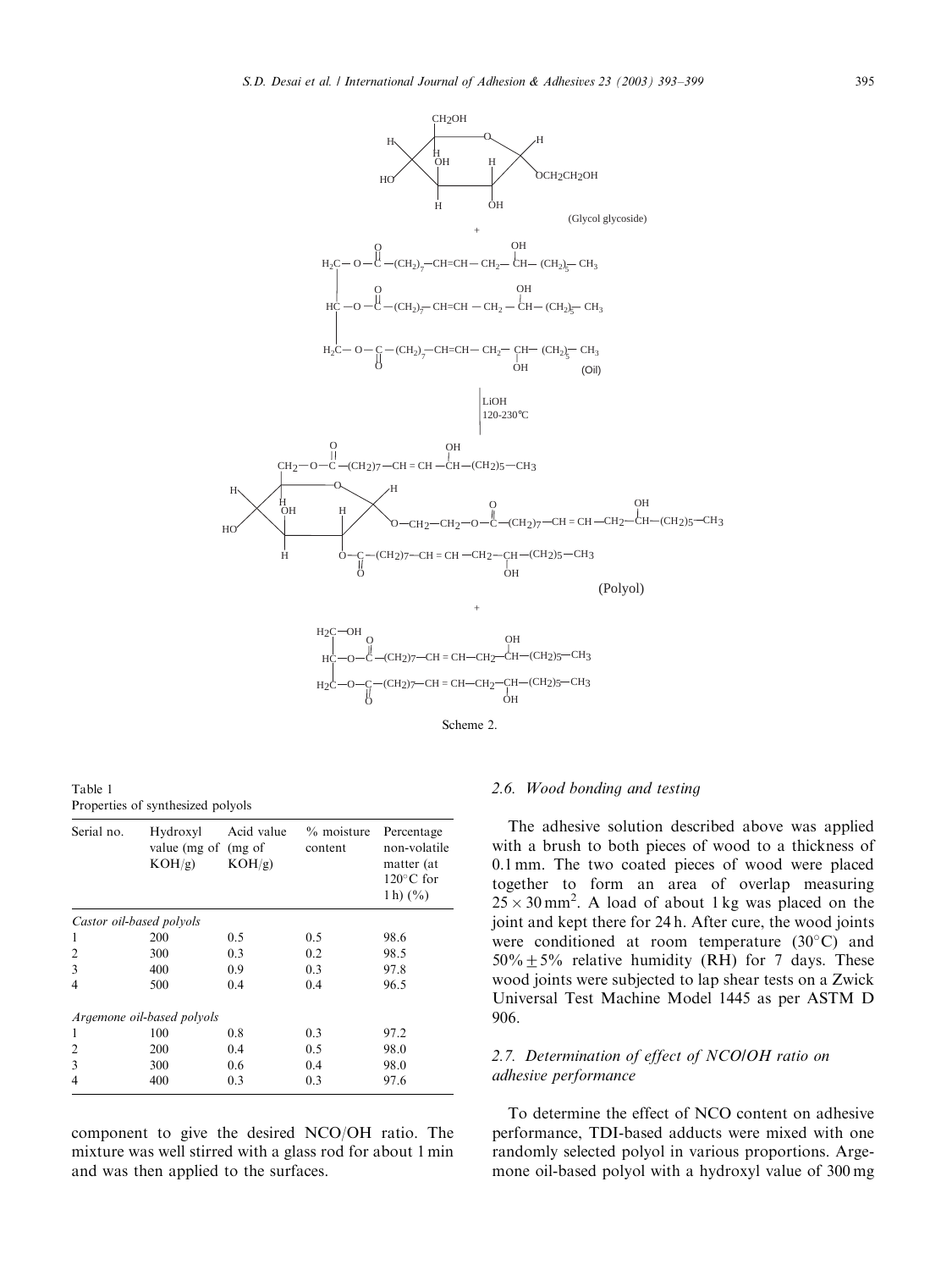<span id="page-3-0"></span>Table 2 Effect of NCO/OH ratio on adhesion

| Average lap shear strength<br>$(N/m^2 \times 10^5)$ |
|-----------------------------------------------------|
| $34.3 + 0.8$                                        |
| $38.4 + 0.9$                                        |
| $41.2 + 0.4$                                        |
| $50.9 + 0.4$                                        |
| $48.1 + 0.4$                                        |
| $48.1 + 0.5$                                        |
| $44.2 + 0.3$                                        |
| $41.1 + 0.5$                                        |
|                                                     |

Table 3

Statistical significance of difference between NCO/OH=1.3 and other ratios

| $2.59 \times 10^{-12}$<br>Ratio 1.3 vs. ratio 1.0<br>$5.31 \times 10^{-11}$<br>Ratio 1.3 vs. ratio 1.1<br>$1.19 \times 10^{-11}$<br>Ratio 1.3 vs. ratio 1.2<br>$2.61 \times 10^{-07}$<br>Ratio 1.3 vs. ratio 1.4<br>$2.29 \times 10^{-06}$<br>Ratio 1.3 vs. ratio 1.5<br>$5.03 \times 10^{-10}$<br>Ratio 1.3 vs. ratio 1.6<br>$7.30 \times 10^{-12}$<br>Ratio 1.3 vs. ratio 1.7 | Comparative ratios | <i>p</i> -value |
|---------------------------------------------------------------------------------------------------------------------------------------------------------------------------------------------------------------------------------------------------------------------------------------------------------------------------------------------------------------------------------|--------------------|-----------------|
|                                                                                                                                                                                                                                                                                                                                                                                 |                    |                 |

of  $KOH/g$  was selected for this purpose. The lap shear test results for this series are presented in Table 2. The student *t*-test, appropriate for small sample sizes [\[24,25\]](#page-6-0) was carried out to evaluate the statistical significance of the difference between the sample with the NCO/OH ratio 1.3 and samples with other ratios. The p-values are listed in Table 3.

# 2.8. Determination of effect of hydroxyl value on adhesive performance

To determine the effect of hydroxyl value on adhesive performance, a series of polyols with different hydroxyl values were made from the oils. For this series, the NCO/OH ratio was held constant at 1.3, the value found to be given the best performance in earlier (Table 2) lap shear tests. The lap shear test results for this series are presented in Table 4.

## 2.9. Gel time

The gel time, or pot life, is important for an adhesive system from the point of view of its application. Gel time is the maximum length of time the system remains in sufficiently fluid condition to be applied to a substrate. Gel times of various adhesive formulations are shown in Table 5.

| Table 4                                   |  |  |  |
|-------------------------------------------|--|--|--|
| Lap shear strength of different adhesives |  |  |  |

| Hydroxyl value             | Average lap shear<br>strength $(N/m^2 \times 10^5)$ | Mode of failure |
|----------------------------|-----------------------------------------------------|-----------------|
| Argemone oil-based polyols |                                                     |                 |
| 100                        | $30.3 + 1.4$                                        | $C+A$           |
| 200                        | $38.2 + 0.7$                                        | $C+A$           |
| 300                        | $50.9 + 0.4$                                        | A               |
| 400                        | $59.8 + 0.9$                                        | A               |
| 500                        | $63.1 + 1.7$                                        | S               |
| Castor oil-based polyols   |                                                     |                 |
| 200                        | $33.3 + 0.4$                                        | $C+A$           |
| 300                        | $45.0 + 0.8$                                        | A               |
| 400                        | $56.8 + 1.0$                                        | A               |
| 500                        | $61.7 + 1.2$                                        | S               |

C—Cohesive failure of adhesive.

A—Adhesive failure of adhesive.

S—Failure of wood substrate.

| Table 5  |  |  |
|----------|--|--|
| Gel time |  |  |

| Hydroxyl value (mg<br>of $KOH/g$ ) | Gel time (min)                |                             |  |
|------------------------------------|-------------------------------|-----------------------------|--|
|                                    | Argemone oil-based<br>polyols | Castor oil-based<br>polyols |  |
| 100                                | 60                            |                             |  |
| 200                                | 54                            | 48                          |  |
| 300                                | 45                            | 37                          |  |
| 400                                | 37                            | 28                          |  |
| 500                                | 28                            | 19                          |  |

### 2.10. Chemical resistance

Wood pieces bonded with the adhesives prepared from different polyols were immersed in cold water  $(30^{\circ}$ C) for 1 day, after which they were taken out, dried at room temperature (30 $\degree$ C and 50 $\%$  + 5 $\%$  RH) for 1 day, and subjected to lap shear tests. A separate group of bonded wood pieces was immersed in hot water at  $100^{\circ}$ C for 1 h; another group in water of pH 2 (acid) at  $80^{\circ}$ C for 1 h; and another group in water of pH 10 (alkali) at  $80^{\circ}$ C for 1 h [\[11\].](#page-5-0) Also, one of the most commonly used (in India) adhesives for wood joints, Fevicol $^{(8)}$  brand for wood-to-wood bonding, was also analyzed for chemical resistance. After that, the lap shear strength was determined as described earlier. The results are presented in [Tables 6 and 7.](#page-4-0)

#### 2.11. Study of green strength and curing time

Green strength is one of the important aspects for an adhesive, as it shows the ability of an adhesive to hold substrates together when brought into contact and before the adhesive develops ultimate bond properties when fully cured. For evaluation of green strength,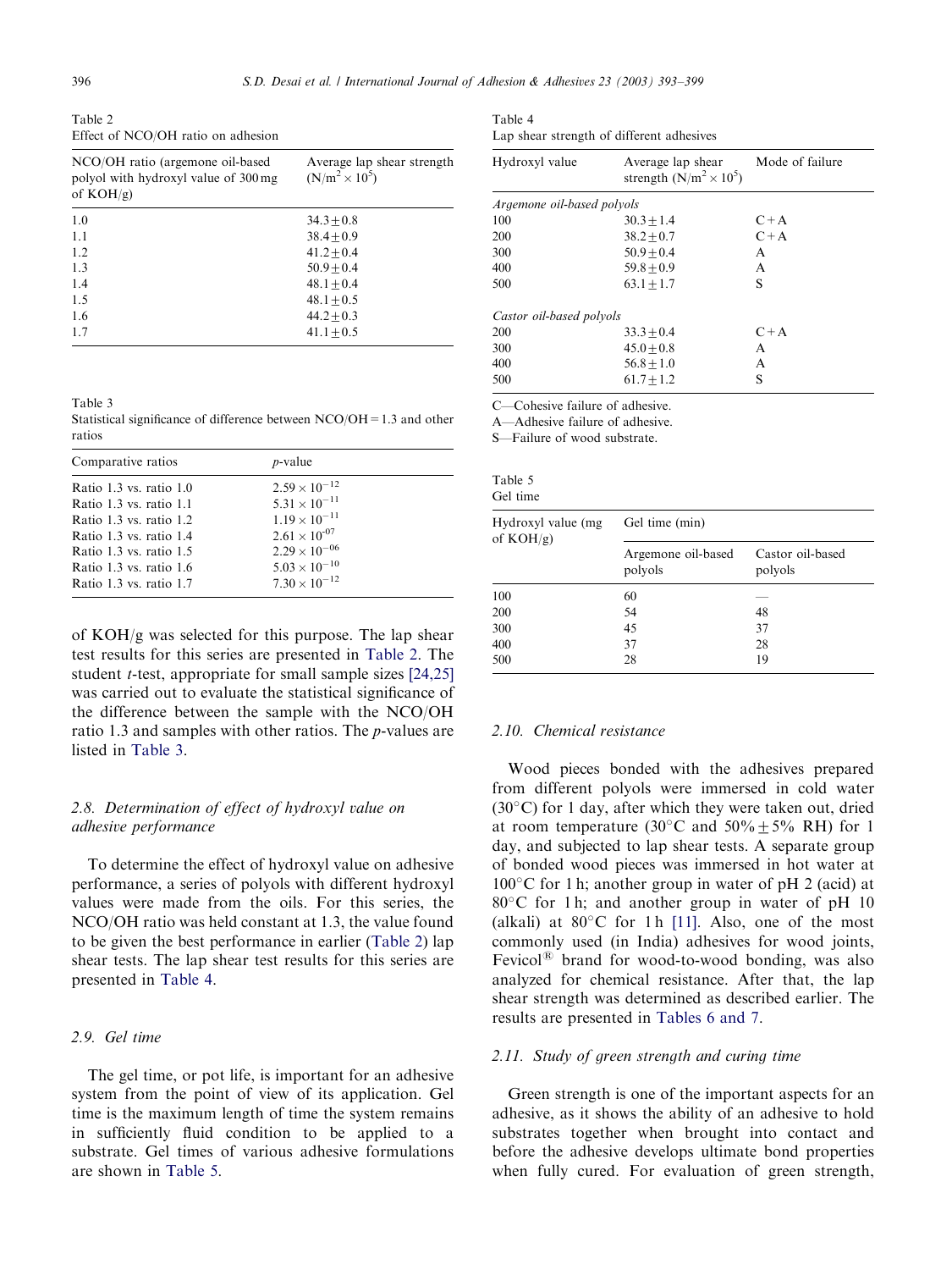| Hydroxyl value          | Average lap shear strength               | Average lap shear strength $(N/m^2 \times 10^5)$ (after treatment) |              |                |                |  |
|-------------------------|------------------------------------------|--------------------------------------------------------------------|--------------|----------------|----------------|--|
| $(mg \text{ of KOH/g})$ | $(N/m^2 \times 10^5)$ (before treatment) | Cold water                                                         | Hot water    | Acid, $pH2$    | Alkali, pH10   |  |
| 100                     | $30.3 + 1.4$                             | $27.4 + 1.1$                                                       | $24.5 + 0.9$ | $12.7 + 0.6$   | $7.8 + 0.3$    |  |
| 200                     | $38.2 + 0.7$                             | $38.2 + 0.4$                                                       | $35.2 + 0.7$ | $20.5 + 0.5$   | $14.7 + 0.6$   |  |
| 300                     | $50.9 + 0.4$                             | $48.0 + 0.8$                                                       | $44.1 + 1.1$ | $29.4 + 0.6$   | $19.6 + 0.5$   |  |
| 400                     | $59.8 + 0.9$                             | $58.8 + 1.0$                                                       | $54.9 + 0.8$ | $39.2 \pm 0.4$ | $21.5 \pm 0.5$ |  |
| 500                     | $63.1 + 1.7^a$                           | $60.0 + 1.2$                                                       | $60.7 + 1.1$ | $47.1 + 0.3$   | $30.3 + 0.9$   |  |

<span id="page-4-0"></span>Table 6 Chemical resistance of argemone oil-based adhesives

<sup>a</sup>Wood pieces broke down cohesively.

Table 7 Chemical resistance of castor oil-based adhesives

| Hydroxyl value<br>$(mg \text{ of KOH/g})$ | Average lap shear strength<br>$(N/m^2 \times 10^5)$ (before treatment) | Average lap shear strength $(N/m^2 \times 10^5)$ (after treatment) |              |              |              |
|-------------------------------------------|------------------------------------------------------------------------|--------------------------------------------------------------------|--------------|--------------|--------------|
|                                           |                                                                        | Cold water                                                         | Hot water    | Acid, $pH2$  | Alkali, pH10 |
| 200                                       | $33.3 + 0.4$                                                           | $32.3 + 0.4$                                                       | $29.4 + 0.6$ | $16.6 + 0.4$ | $9.8 + 0.2$  |
| 300                                       | $45.0 + 0.8$                                                           | $45.0 + 0.7$                                                       | $40.1 + 0.8$ | $28.4 + 0.5$ | $18.6 + 0.3$ |
| 400                                       | $56.8 + 1.0$                                                           | $53.9 + 1.8$                                                       | $49.0 + 0.4$ | $33.3 + 0.8$ | $25.4 + 0.3$ |
| 500                                       | $61.7 + 1.2^a$                                                         | $59.5 + 1.2$                                                       | $57.8 + 1.2$ | $38.2 + 0.3$ | $31.3 + 0.4$ |
| $Fevicol^{\circledR}$                     | $20.2 + 0.5$                                                           | $16.4 + 0.3$                                                       | $6.0 + 0.2$  | $14.3 + 0.2$ | $12.1 + 0.4$ |

<sup>a</sup>Wood pieces broke down cohesively.

Table 8 Green strength and curing time

| No. of days    | Average lap shear strength $(N/m^2 \times 10^5)$ (argemone<br>oil-based adhesive) |                       |                       |  |  |
|----------------|-----------------------------------------------------------------------------------|-----------------------|-----------------------|--|--|
|                | Hydroxyl value<br>100                                                             | Hydroxyl value<br>300 | Hydroxyl value<br>500 |  |  |
| 1              | $9.8 \pm 0.5$                                                                     | $20.5 + 0.6$          | $27.4 + 0.4$          |  |  |
| $\overline{2}$ | $12.7 + 0.4$                                                                      | $26.4 + 0.8$          | $37.2 + 0.3$          |  |  |
| 3              | $18.3 + 0.3$                                                                      | $27.3 + 0.7$          | $44.1 + 0.4$          |  |  |
| $\overline{4}$ | $22.5 + 0.3$                                                                      | $35.2 + 0.5$          | $56.8 + 1.2$          |  |  |
| 5              | $23.0 + 0.9$                                                                      | $42.7 + 0.4$          | $60.7 + 0.9$          |  |  |
| 6              | $28.4 + 0.2$                                                                      | $47.0 + 0.6$          | $63.1 + 1.7a$         |  |  |
| 7              | $30.3 + 1.1$                                                                      | $51.9 + 0.6$          |                       |  |  |
| 10             | $32.3 + 0.8$                                                                      | $50.9 + 1.4$          |                       |  |  |
| 13             | $33.3 + 0.6$                                                                      | $51.9 + 1.1$          |                       |  |  |
| 20             | $33.3 + 0.9$                                                                      | $51.9 + 0.3$          |                       |  |  |

<sup>a</sup>Wood pieces broke down cohesively.

argemone-oil-based polyols with hydroxyl values of 100, 300, and 500 were selected. In this series, the NCO/OH ratio was held constant at 1.3. Specimens were withdrawn and were subjected to lap shear tests at regular intervals (days). The results are presented in Table 8.

# 2.12. Comparison with commercial adhesives

The best performing PU adhesive synthesized in our laboratory was compared with several commercially

Table 9 Comparison with other adhesives

| Product                                         | Average lap shear strength $(N/m^2 \times 10^5)$ |
|-------------------------------------------------|--------------------------------------------------|
| A. Dunlop adhesive                              | $12.0 + 0.4$                                     |
| B. Fevicol®                                     | $20.2 + 0.7$                                     |
| C. Araldite <sup><math>B</math></sup>           | $28.3 + 0.9$                                     |
| D. Synthesized PU adhesive $63.1 + 1.7^{\circ}$ |                                                  |

<sup>a</sup>Cohesive failure of wood substrate.

available adhesives commonly used for wood bonding. The adhesives used for this comparative study were  $A =$ Dunlop adhesive, Dunlop<sup>®</sup>, India; B = Fevicol<sup>®</sup>, Pidilite, India;  $C = \text{Araddite}^{\textcircled{f\!i}}$ , Vantico AG, Basle, Switzerland; and  $D=PU$  adhesive synthesized in our laboratory. Adhesive D contained the argemone-oilbased polyol with a hydroxyl value of 500. Results are shown in Table 9.

## 3. Results and discussion

The data from [Table 2](#page-3-0) show the effect of NCO content on adhesive performance. As NCO content increases, adhesive performance improves up to NCO/  $OH = 1.3$ , but decreases thereafter. The small size of the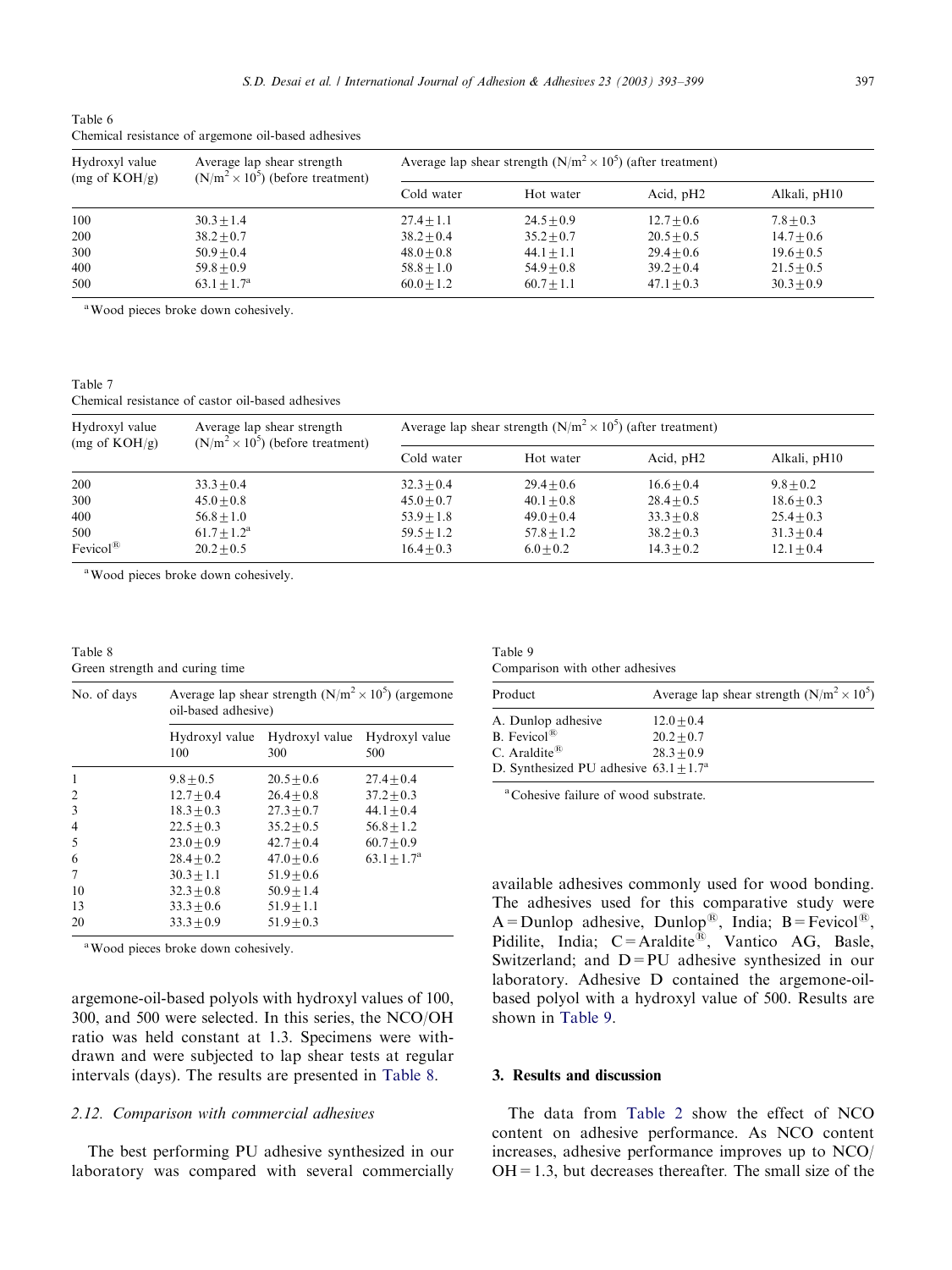<span id="page-5-0"></span>p-values [\(Table 3](#page-3-0)) obtained in the statistical analysis (Student  $t$ -test) indicate that the difference in lap shear strength between the sample with  $NCO/OH=1.3$  and the other samples is statistically significant.

The observed failure modes of samples in this series lead to speculation about the cause of the differences in adhesive performance. The mode of failure found is mainly cohesive at lower NCO/OH ratios (i.e. 1.0, 1.1 and 1.2). This is probably because the less crosslinked structure of PU with lower NCO content tends to fail cohesively within the adhesive material itself. At higher NCO content (i.e. 1.5, 1.6 and 1.7), the excess NCO that gets hardened after curing probably embrittles the adhesive layer of the lap joint, causinga mixed mode of failure (cohesive and adhesive modes on a single specimen). However, at  $NCO/OH = 1.3$ , the NCO, even though present in excess, apparently remained welldistributed within the PU to give a crosslinked network having good cohesion as well as good adhesive joint strength.

Thus, NCO/OH 1.3 found to give best bonding strength which is reported low [\[16\]](#page-6-0) in the oil-based PUs when equivalent amount of NCO is used.

The data in [Table 4](#page-3-0) show the dependence of lap shear strength on hydroxyl value. Polyols having a hydroxyl value between 100 and 500, synthesized from castor oil and vegetable oil, were used in the adhesive formulation. The trend of increasing lap joint strength with increase in hydroxyl value is clear. At a hydroxyl value of 500, adhesive performance was found to be so good that the wood itself fractured. The observed trend is correlated solely to the crosslinking density in the adhesive. For low hydroxyl values, the polyol cannot crosslink much, and a resulting structure of the PU is poorly crosslinked, leading to a lower adhesive bond strength. On the other hand, a polyol with high hydroxyl value yields a densely crosslinked structure and a correspondingly better adhesive bond strength.

[Table 5](#page-3-0) shows gel times of different polyols. As expected, polyols with high hydroxyl values are able to form more crosslinks with NCO groups of the isocynate adduct. The formation of more crosslinks during the course of the curing lowers the gel time.

[Tables 6 and 7](#page-4-0) give an idea of the chemical resistance of PU adhesives. They show good resistance to cold and hot water. Acid decreases adhesive performance to some extent, while alkali has the most detrimental effect on adhesive performance. PU based on highly crosslinked polyester polyol had better chemical resistance than PU based on a less crosslinked structure.

[Table 8](#page-4-0) shows the correlation between hydroxyl value and green strength. Polyol having a hydroxyl value of 100 reaches 29% of its maximum strength in 1 day, and attains its maximum strength within about 10–13 days. Polyol havinga hydroxyl value of 300 reaches 39.6% of its maximum strength in 1 day, and attains its maximum

strength within 7 days. Polyol having a hydroxyl value of 500 gives excellent results within 6 days, which leads to cohesive failure of the wood itself. These results point out that polyols with high hydroxyl values cure rapidly to give high initial and final adhesive bond strength in wood joints. By contrast, polyols with low hydroxyl values take longer to cure.

[Table 9](#page-4-0) compares the adhesive performance of joints prepared with commercially available adhesives to that of joints prepared with the adhesive synthesized in our laboratory. It was found that the adhesive synthesized in our laboratory had much better adhesive performance than the common commercial adhesives used for wood bonding in India.

#### 4. Conclusions

- 1. The vegetable oil-based PU adhesive was found to give superior bonding properties to commercially available adhesives used for wood joints.
- 2. A NCO/OH ratio of 1.3 for the adhesive was found to be optimum in terms of adhesive joint strength. This (30%) excess NCO imparts better strength to the final PU adhesive. Higher NCO/OH ratios (above 1.3) showed reverse effects on adhesive performance.
- 3. As the hydroxyl value increased, bond strength increased due to formation of a more highly crosslinked structure.
- 4. The polyurethance adhesive prepared by us has good resistance to cold and hot water, moderate resistance to acids and weak resistance to alkali.
- 5. Use of polyol with a high hydroxyl value leads to better bond strength in shorter time.

## **References**

- [1] Pizzi A. Wood adhesives chemistry, technology, vol. 12, 1st ed. New York: Marcel Dekker; 1983.
- [2] Skeist I. Hand book of adhesives, vol. 669, 1st ed. New York: Van Nostrand Reinhold; 1962.
- [3] Packham DE. Hand book of adhesives, vol. 407, 1st ed. London: Longman; 1992.
- [4] White JT. Adhes Age 1981;July:19.
- [5] Myres GE. Adhes Age 1988;October:31.
- [6] Ebewele RO, River BH, Myres GE. Adhes Age 1993;December:23.
- [7] Freeman GG, Krebich K. Forest Prod J 1968;18:39.
- [8] Tronghton GE, Chow S. J Inst Wood Sci 1968;21:29.
- [9] Dinwoodie JM. J Inst Wood Sci 1978;8(2):59.
- [10] Wilson JB. Adhes Age 1981;May:41.
- [11] John N, Joseph R. J Appl Polym Sci 1998;l68:1185.
- [12] Osrekar U, Malavasic T. Int J Adhes Adhes 1992;112(1):38.
- [13] Oertel G. Polyurethane handbook. New York: Hanser Publishers; 1985.
- [14] Vick CB, Konen AE. Oklahoma Forest Prod J 1998;48:71.
- [15] Schmelzer HG. Polyurethane World Congress, Aachen, 1987. p. 614.